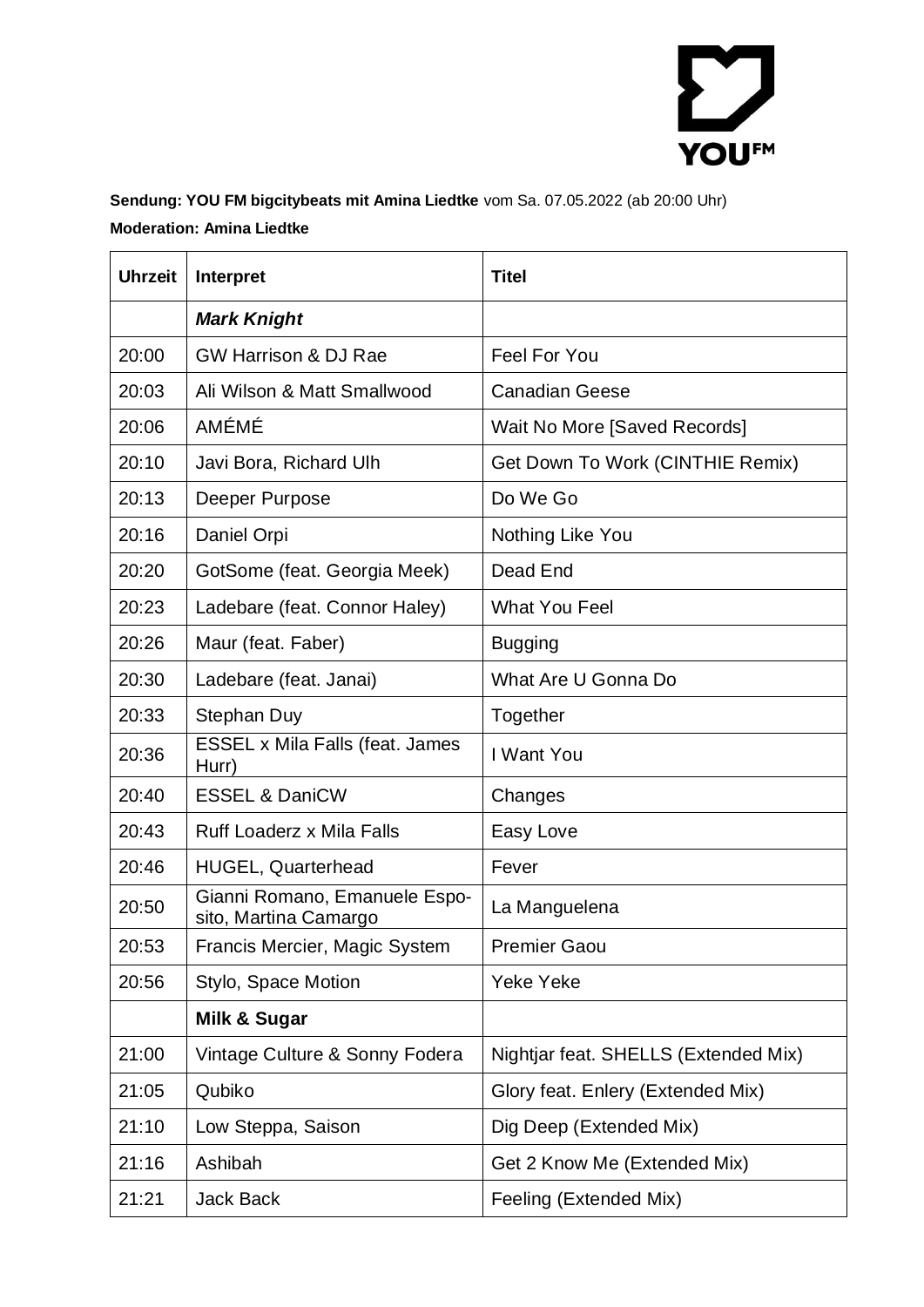# YOU<sup>FM</sup>

| 21:27 | Low Steppa                                          | Your Dreams (Extended Mix)                                  |
|-------|-----------------------------------------------------|-------------------------------------------------------------|
| 21:32 | Idris Elba, Eliza Legzdina                          | Fudge (Low Steppa Remix-Extended)                           |
| 21:38 | <b>Adelphi Music Factory</b>                        | Believe In You (Extended Mix)                               |
| 21:43 | Omson                                               | One Night (Extended Mix)                                    |
| 21:49 | Milk & Sugar feat. Lurine Cato                      | All I Need [Is Believe] (Glen Horsborough<br>Remix)         |
| 21:54 | Mattei & Omich ft. Vittoria Hyde                    | Got To Keep On (Extended Mix)                               |
|       | <b>Claptone</b>                                     |                                                             |
| 22:00 | Fouk                                                | Paradise                                                    |
| 22:05 | Daniel Orpi                                         | So Hot                                                      |
| 22:10 | Claptone ft. lau.ra                                 | <b>Beautiful</b>                                            |
| 22:15 | RÜFÜS DU SOL                                        | I Don't Wanna Leave (Innellea Remix)                        |
| 22:20 | Joplyn                                              | I Won't Stay                                                |
| 22:25 | Jungle Jack                                         | Bem Bem                                                     |
| 22:30 | Robosonic & EPMD                                    | For The People (Illyus & Barrientos Re-<br>mix)             |
| 22:35 | Dmitry Bobrov & Thierry Tomas                       | Dabaziza                                                    |
| 22:40 | Chris Lorenzo ft. Puppah Nas-T<br>& Denise          | <b>Work</b>                                                 |
| 22:45 | Dombresky                                           | <b>Bubblin</b>                                              |
| 22:50 | Mattei & Omich ft. Keyo                             | <b>Get Down</b>                                             |
| 22:55 | <b>Beth Lydi</b>                                    | Spade                                                       |
|       | <b>David Guetta</b>                                 |                                                             |
| 23:00 | David Guetta x Felix Da House-<br>cat x Miss Kittin | Silver Screen (Shower Scene)                                |
| 23:03 | Bhaskar & Leandro da Silva                          | <b>Rumours (Extended Mix)</b>                               |
| 23:07 | Space Motion & Narah                                | <b>Be Yourself</b>                                          |
| 23:11 | Shouse                                              | Won't Forget You (Nora Van Elken Re-<br>mix) (Extended Mix) |
| 23:15 | Pete K                                              | Rubicon (Extended Mix)                                      |
| 23:18 | Joel Corry x David Guetta x<br><b>Bryson Tiller</b> | What Would You Do (David Guetta Festi-<br>val Mix)          |
| 23:22 | GATTÜSO                                             | No Illusions (Extended Mix)                                 |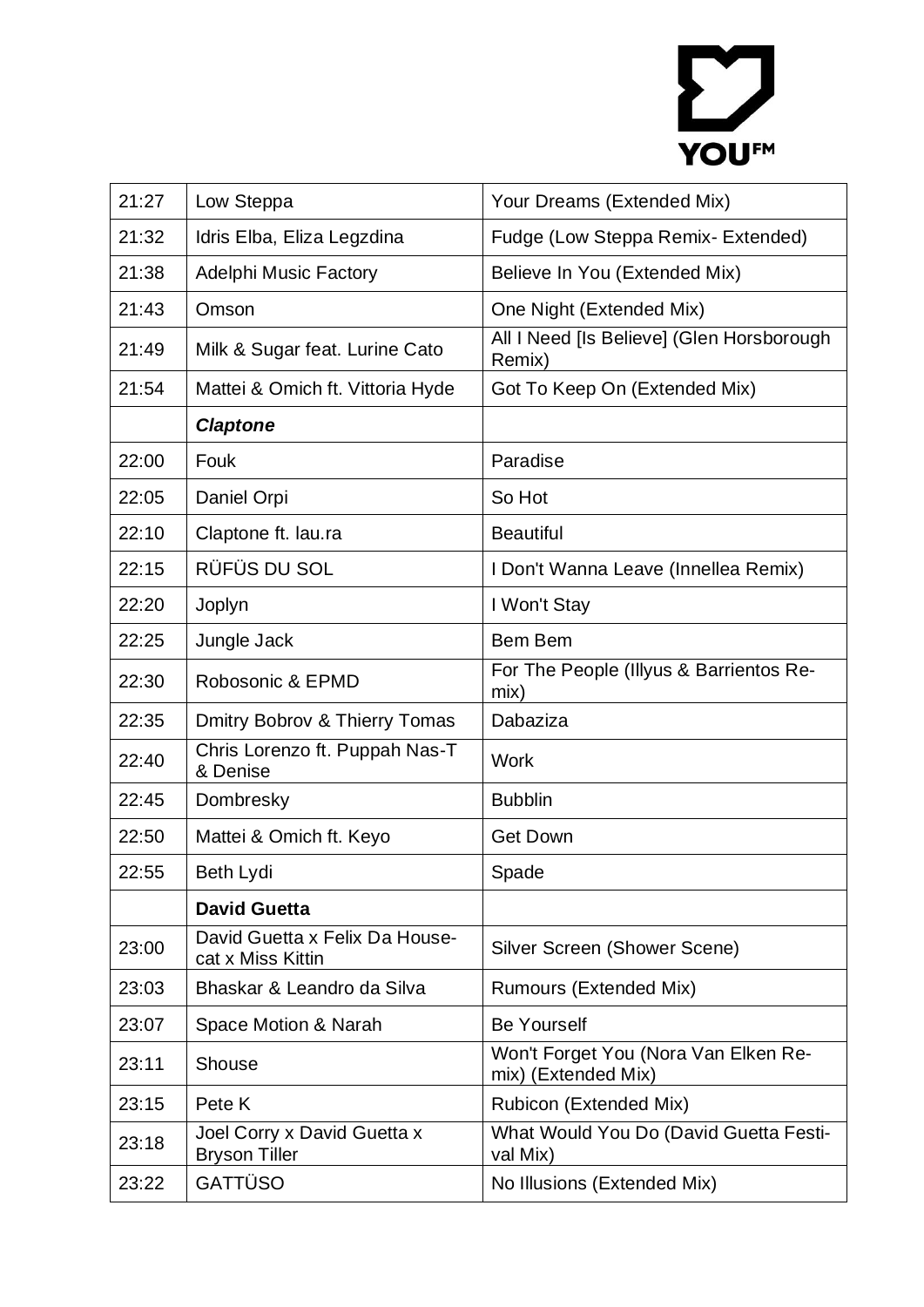# YOU<sup>FM</sup>

| 23:26 | Ron Van Den Beuken                                      | Timeless (Justus' Until Sunrise Version)              |
|-------|---------------------------------------------------------|-------------------------------------------------------|
| 23:30 | Kali                                                    | MMM MMM (David Guetta Street House<br>Remix extended) |
| 23:33 | <b>Jack Wins</b>                                        | Queens (Qubiko Extended Remix)                        |
| 23:37 | <b>French Original</b>                                  | Over Think It (Extended Mix)                          |
| 23:41 | Javi Bora, Richard Ulh                                  | Get Down To Work (Cinthie Extended Re-<br>mix)        |
| 23:45 | Thomas Newson & Curtiba                                 | Medea (Extended Mix)                                  |
| 23:48 | <b>Duck Sauce</b>                                       | Put The Sauce On It (Extended Mix)                    |
| 23:52 | Mr. Belt & Wezol, Nicola Fasano,<br><b>Steve Forest</b> | New Millenium (feat. Topazz)                          |
| 23:56 | R3HAB                                                   | Pony (Kryder Remix) (Extended. Mix)                   |
|       | <b>Martin Jensen</b>                                    |                                                       |
| 00:00 | Rain Radio & DJ Craig Gorman                            | Talk About Sex (Ravekings Bootleg)                    |
| 00:03 | <b>Never Sleeps</b>                                     | You Got The Love (twocolors Remix)                    |
| 00:06 | Morgan Page ft. Maggie Szabo                            | <b>Sweet Illusion</b>                                 |
| 00:09 | RobbieG & Jyye ft. Julia Temos                          | Something Called Love                                 |
| 00:12 | Sian                                                    | <b>Waiting for You</b>                                |
| 00:15 | Vintage Culture & James Hype                            | You Give Me A Feeling                                 |
| 00:18 | Mr. Sid & March Forward                                 | Midnight                                              |
| 00:22 | Jack Back & Citizen Kain & Kiko                         | Supercycle                                            |
| 00:25 | Lifelike & Kris Menace                                  | Discopolis 2.0 (MEDUZA Remix)                         |
| 00:28 | Sam Feldt ft. Georgia Ku                                | Call On Me (Justus Remix)                             |
| 00:31 | <b>Sgt Slick</b>                                        | Gimme! Gimme! Gimme! (John Course<br>Club Dub)        |
| 00:34 | Konibo                                                  | Never Know (Club Mix)                                 |
| 00:37 | David Guetta & MORTEN & Ro-<br>land Clark               | Alive Again                                           |
| 00:40 | Goldtrix ft. Andrea Brown                               | It's Love (Trippin') (Funkerman Remix)                |
| 00:44 | Mark Villa                                              | Venom                                                 |
| 00:47 | Redondo & Joey McCrilley                                | Nothing                                               |
| 00:50 | <b>Timothy Allen</b>                                    | Work My Body                                          |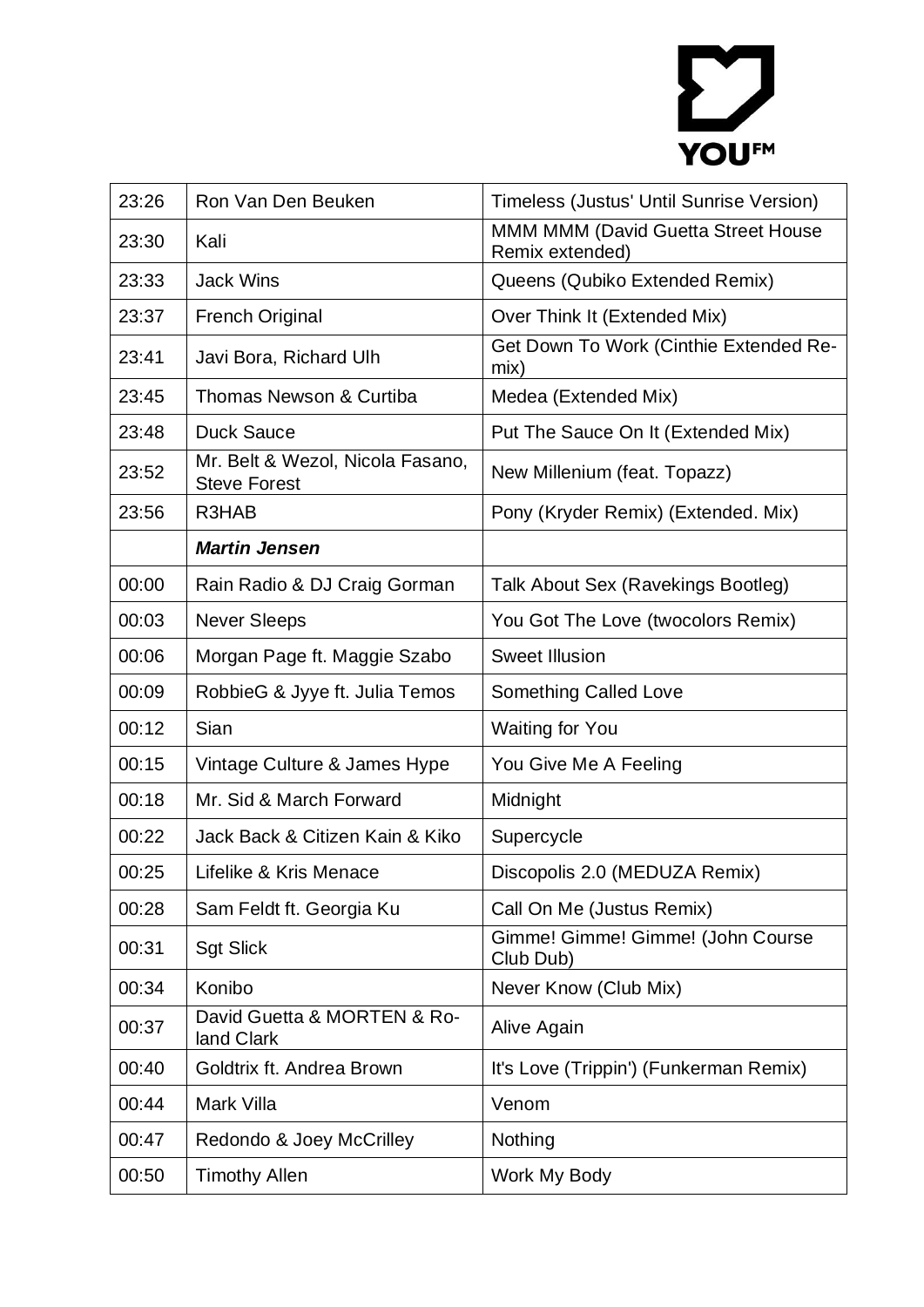# YOU<sup>FM</sup>

| 00:53 | Tim Hox ft. CILVR                                      | <b>Tactus</b>                     |
|-------|--------------------------------------------------------|-----------------------------------|
| 00:56 | Thomas Feelman & Deagon                                | Evolution                         |
|       | <b>Paul Oakenfold</b>                                  |                                   |
| 01:00 | <b>GW Harrison &amp; DJ Rae</b>                        | <b>Feel For You</b>               |
| 01:01 | Ali Wilson & Matt Smallwood                            | <b>Canadian Geese</b>             |
| 01:03 | <b>AMÉMÉ</b>                                           | <b>Wait No More</b>               |
| 01:05 | Javi Bora, Richard Ulh                                 | Get Down To Work (CINTHIE Remix)  |
| 01:07 | Deeper Purpose                                         | Do We Go                          |
| 01:09 | Daniel Orpi                                            | Nothing Like You                  |
| 01:11 | GotSome (feat. Georgia Meek)                           | Dead End                          |
| 01:13 | Ladebare (feat. Connor Haley)                          | <b>What You Feel</b>              |
| 01:15 | Maur (feat. Faber)                                     | <b>Bugging</b>                    |
| 01:17 | Ladebare (feat. Janai)                                 | What Are U Gonna Do               |
| 01:19 | Stephan Duy                                            | Together                          |
| 01:21 | ESSEL x Mila Falls (feat. James<br>Hurr)               | I Want You                        |
| 01:23 | <b>ESSEL &amp; DaniCW</b>                              | Changes                           |
| 01:25 | <b>Ruff Loaderz x Mila Falls</b>                       | Easy Love                         |
| 01:27 | <b>HUGEL, Quarterhead</b>                              | Fever                             |
| 01:29 | Gianni Romano, Emanuele Espo-<br>sito, Martina Camargo | La Manguelena                     |
| 01:30 | Francis Mercier, Magic System                          | <b>Premier Gaou</b>               |
| 01:32 | Stylo, Space Motion                                    | Yeke Yeke                         |
| 01:34 | Sllash & Doppe                                         | Aguella                           |
| 01:36 | Cassius                                                | The Sound of Violence (Acapella)  |
| 01:38 | Diplo, Mele                                            | Right 2 Left (feat. Busta Rhymes) |
| 01:40 | <b>HUGEL</b>                                           | El Sueno (feat. Cumbiafrica)      |
| 01:42 | HUGEL, Jude & Frank                                    | Pra Nao Dizer                     |
| 01:44 | <b>HUGEL x LOVRA</b>                                   | Madonna                           |
| 01:46 | <b>Saturday Love</b>                                   | 2 B Free (Oliver Dollar Remix)    |